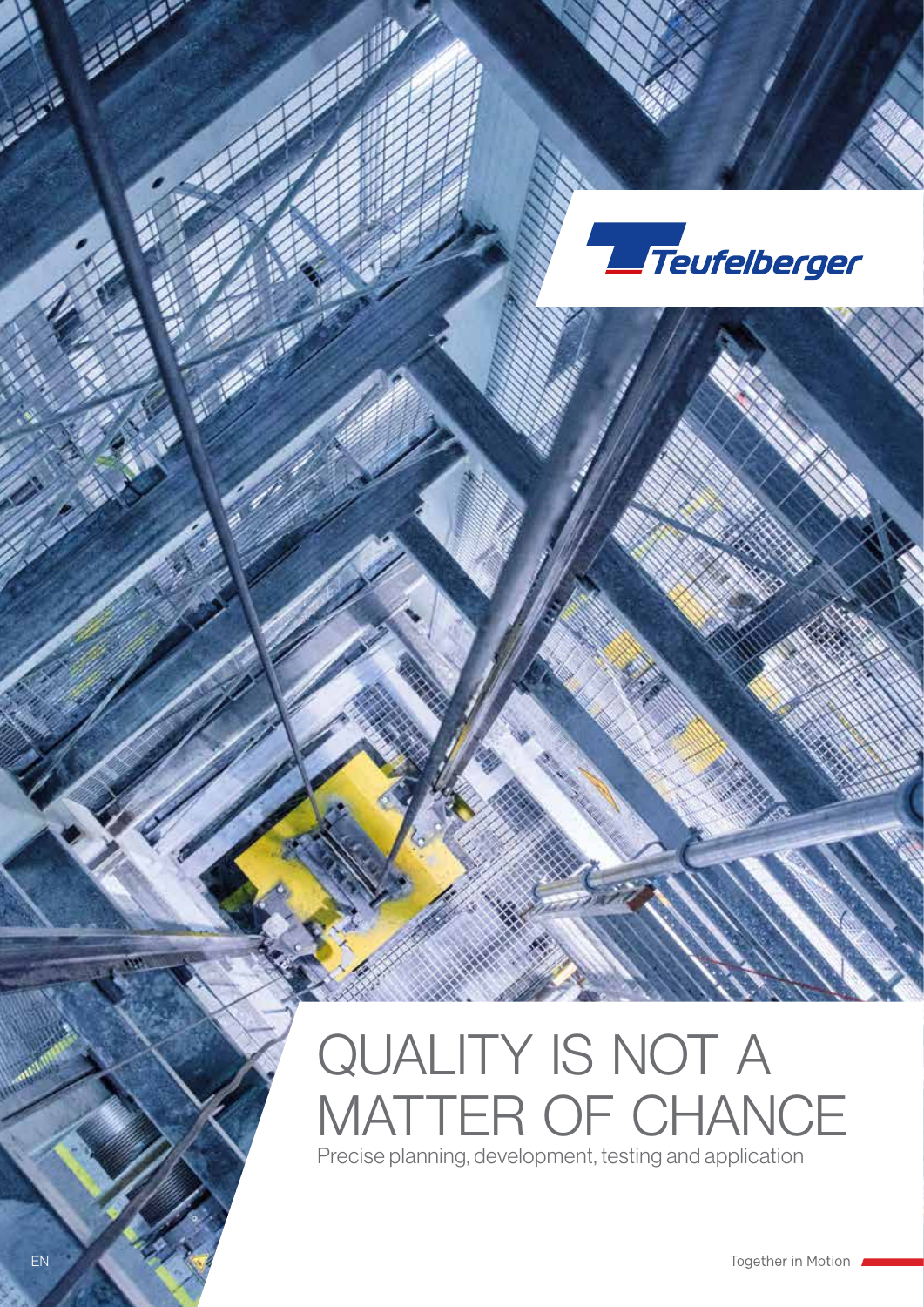# **CONTENTS**

| We leave nothing to chance!                                                                                                           |    |
|---------------------------------------------------------------------------------------------------------------------------------------|----|
| Precise planning: CAD (Computer Aided Design)                                                                                         | 4  |
| Turning the inside out: the MRT-method (Magnetic Rope Testing)                                                                        | 4  |
| Service life under scrutiny: bending fatigue testing machines                                                                         | 4  |
| Precision with a big impact: electronic measuring equipment for efficiency testing                                                    | 4  |
| Analysis of torsional behavior and breaking forces: tensile testing machines<br>Rope end terminations subjected to endurance testing. | 5  |
| dynamic fatigue tests and tensile testing machines                                                                                    | 7  |
| We don't talk about quality - we deliver it!                                                                                          | 8  |
| The base product must be right: meticulous testing of individual wires                                                                | 8  |
| Putting products to the acid test: high-tech labs                                                                                     | 8  |
| To make everything run smoothly: unique lubricant tests                                                                               | 8  |
| With end-user know-how to series production                                                                                           | 10 |
| Transferring requirements from the crane directly into the rope                                                                       | 10 |

7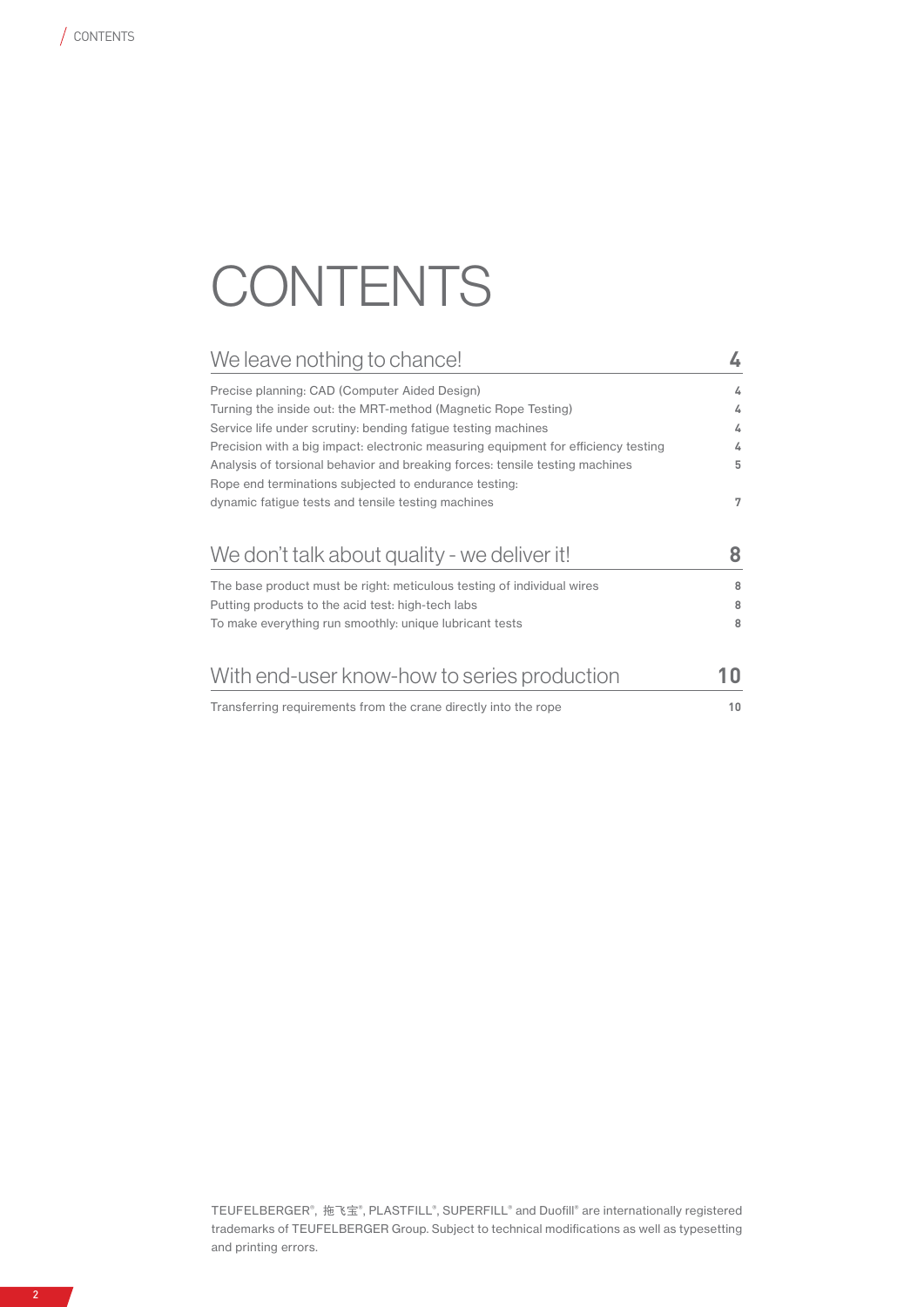# 1,117 days of testing in one year

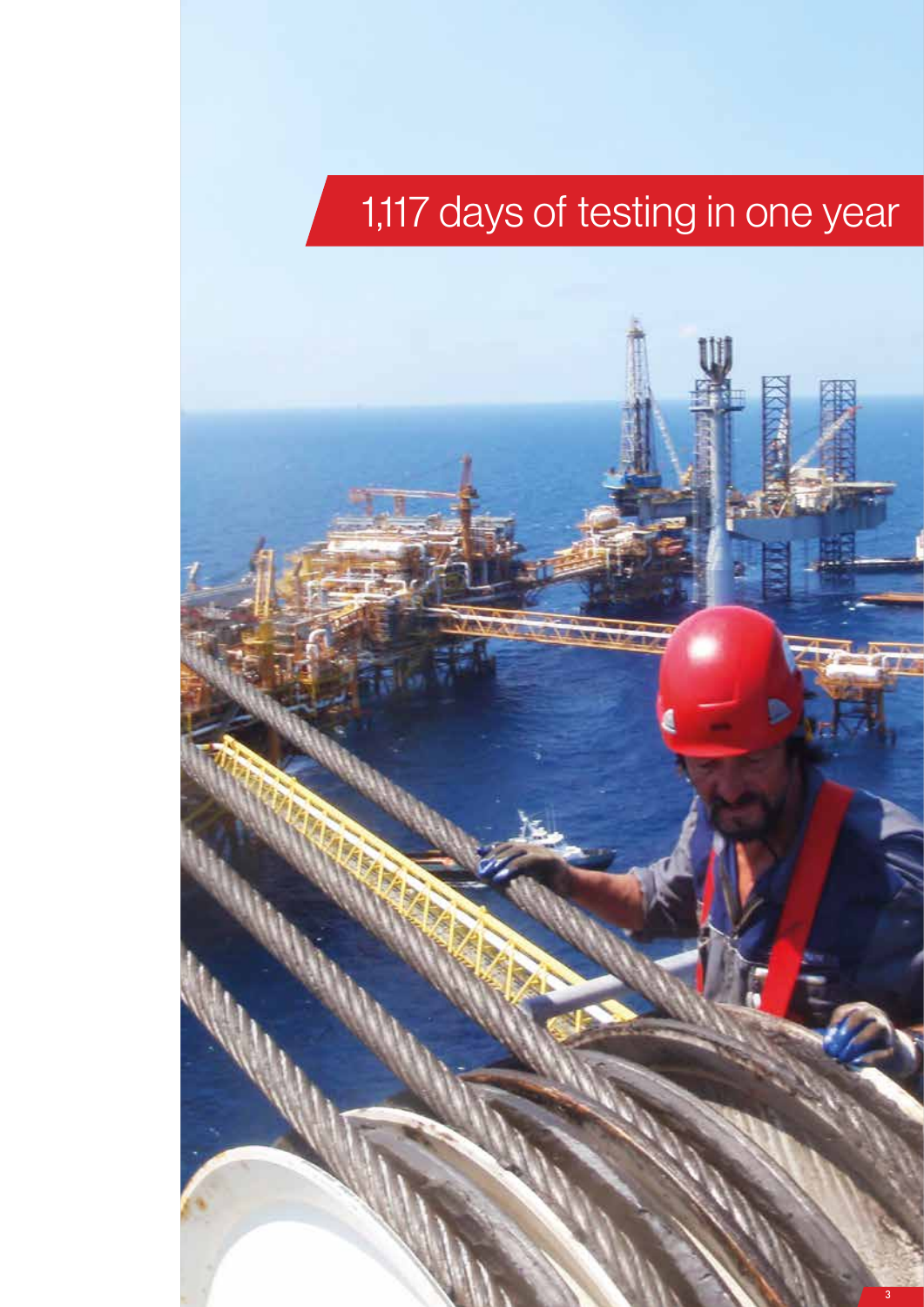## WE LEAVE NOTHING TO CHANCE!

People's safety - and sometimes even their lives - depend on the reliability of steel wire ropes. Therefore, we leave nothing to chance! For the selection of a high performance steel wire rope, reliable specifications such as breaking force, discard criteria, but also rotating characteristics, service life, and spooling characteristics are key for multilayer spooling use. Each parameter has a direct impact on the total operating costs. Each step of the development work performed by TEUFEL-BERGER is based on the real conditions prevailing on site at our customers. Using one-of-a-kind and state-of-the-art systems for testing and analyzing we can examine ropes in every detail. This is how we develop premium high performance steel wire ropes excelling in each specific application.



"For more than 20 years, I've been developing steel wire ropes for TEUFELBERGER with enthusiasm, and I know that the performance of a rope in the field can depend on a trifle. If you notice certain behavior of a rope when using it on site, it will be too late. Therefore, we at TEUFELBERGER consider all conceivable aspects like design, ambient temperatures, reeving systems, as well as specific applications right from the start when developing a rope." Robert Traxl - head of R&D for steel wire ropes

#### Precise planning: CAD (Computer Aided Design)

Precision, simulation, perfection - these are the prerequisites for successful development work with a lasting effect. By applying a specially developed CAD program, TEUFELBERGER is able to optimize every detail of its high performance steel wire ropes as early as in the development phase.

### Turning the inside out: the MRT-method (Magnetic Rope Testing)

By means of this method, TEUFELBERGER analyzes what happens inside a rope when it is heavily loaded. They permit the detailed analysis of damage mechanisms in order to develop ropes whose discard criteria are clearly visible from the outside.

### 13 million bending cycles per year

### Service life under scrutiny: bending fatigue testing machines

Already in the development phase, we consider numerous practical factors with a potential influence on the service life of our high performance steel wire ropes: e.g. sheaves of plastic or steel, different fleet angles or different loads. Our bending fatigue testing machines provide us with significant information regarding the point of discard and also the service life - the basis for durable and reliable ropes.

### Precision with a big impact: electronic measuring equipment for efficiency testing

To ensure the smooth lifting and lowering of the hook block, maximum efficiency is required. Where wire rope drive systems with a high number of rope sheaves are used, efficiency plays a particularly important role. By means of electronic measuring methods we can test the efficiency of our high performance steel wire ropes as a function of tensile load. Using different rope sheaves, for example, a realistic situation can be created. Electronic measurement permits a precise analysis of efficiency, thus providing us with plausible data which may unmistakably tell us, for example, to pick a markedly lighter hook block.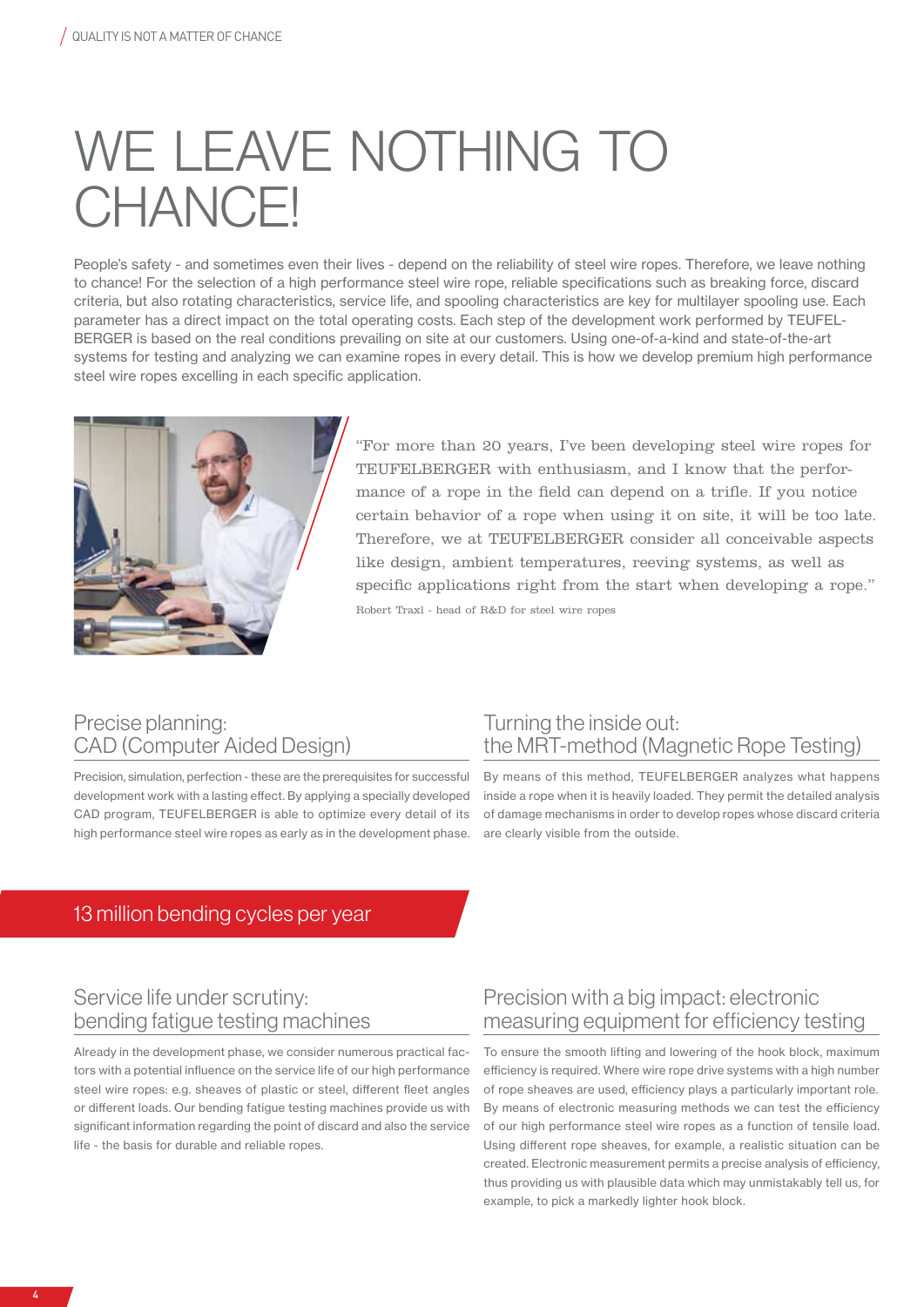### Determining breaking forces and analyzing torsional behavior: tensile testing machines

While many manufacturers have to rely on external institutes for analyzing rotation properties and breaking forces, TEUFELBERGER has various in-house facilities available. Tests with load capacities of up to 3000 kN and torsions up to 14000 newton meters can be performed quickly and efficiently.

#### Reliable data regarding breaking forces:

The prerequisite for the safety of a steel wire rope are high breaking forces. At TEUFELBERGER, the breaking forces are determined not only during rope development, but also continuously during production. Thus, a statistically relevant volume of significant data is obtained.

#### Rotation proporties:

The rotation proporties of a hoist rope substantially affects the performance and economic efficiency of a rope. As it is the most important parameter for the lifting and lowering of loads, it should be determined in advance as precisely as possible. On our tensile testing machine we simulate realistic application loads.

#### On determining the torsional behavior, we also ascertain

- $\vee$  the torsion factor
- $\vee$  the torsion angle under load
- $\vee$  torsional stiffness
- $\triangleright$  restoring torque
- $\vee$  the behavior of the rope in case of torsion caused by external influences

### Up to 20 testing ropes per design

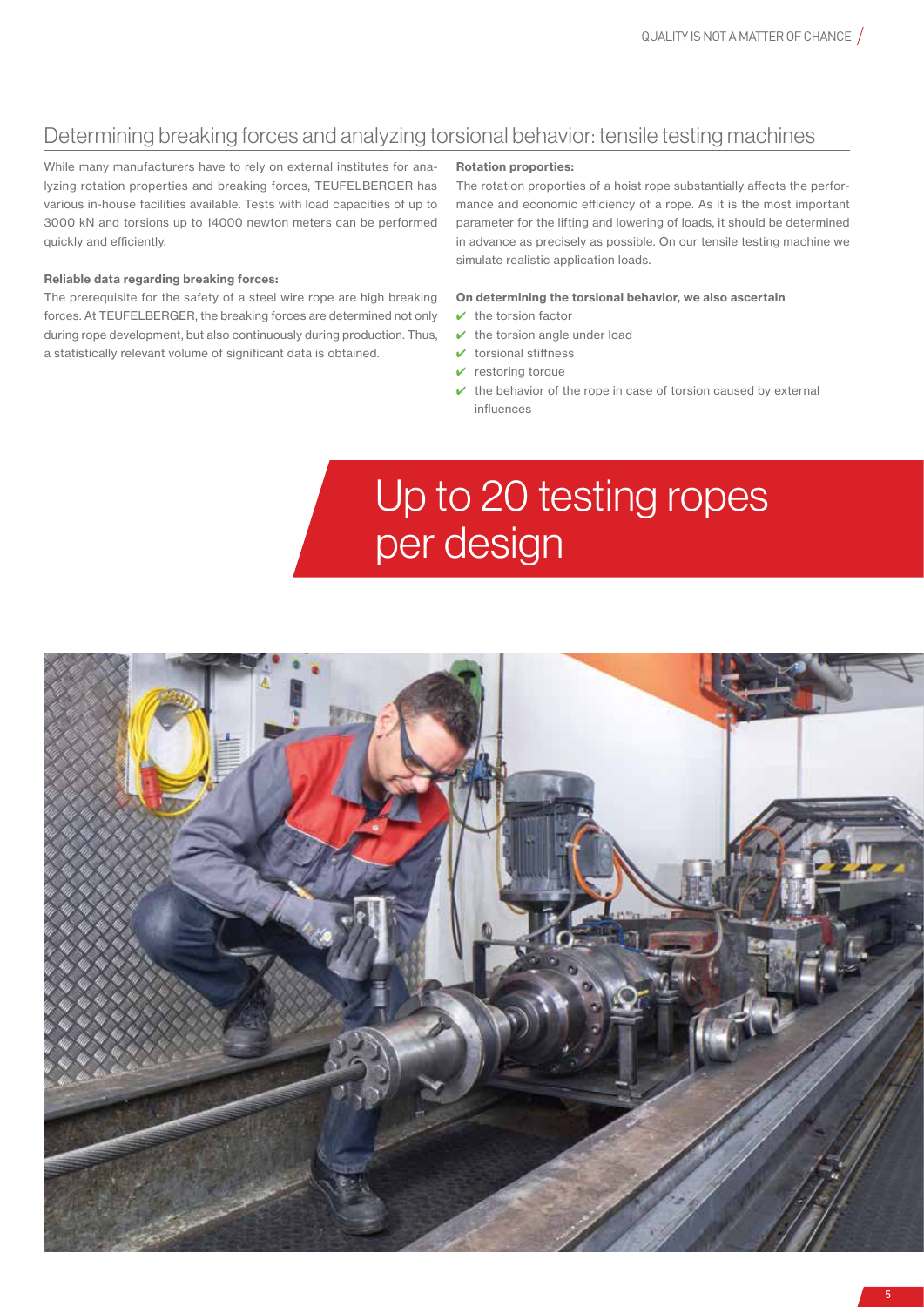## 7,863 hours field and in house testing

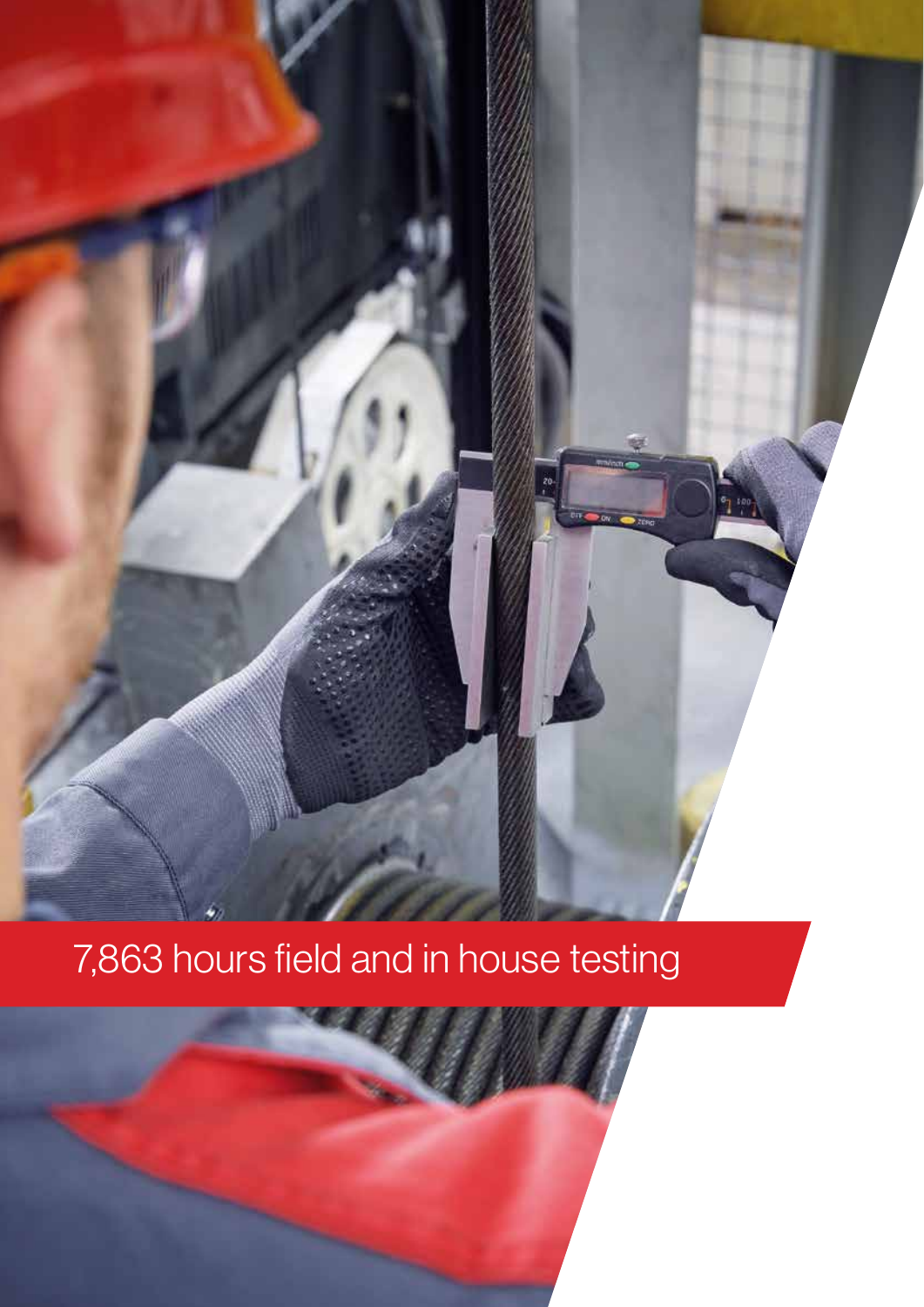### Rope end terminations subjected to endurance testing: dynamic fatigue tests and tensile testing machines

By means of dynamic fatigue tests and tensile testing machines we analyze the influence of rope end terminations on the breaking forces of our high performance steel wire ropes. Our unique technical equipment allows us to carry out tests up to 3000 kN.

Only suitable and correctly mounted rope end terminations make a rope complete. The information obtained ensures that the different rope types manufactured by TEUFELBERGER work safely and reliably in combination with the right termination.



"We leave nothing to chance.

Which termination is the right fit for which rope in which application? We test our high performance steel wire ropes with a multitude of possible terminations in advance, so our customers are not faced with unpleasant surprises in daily use. Time and again, I enjoy bringing our steel wire ropes to perfection." Diethart Güttler - strategic development engineer of steel wire ropes

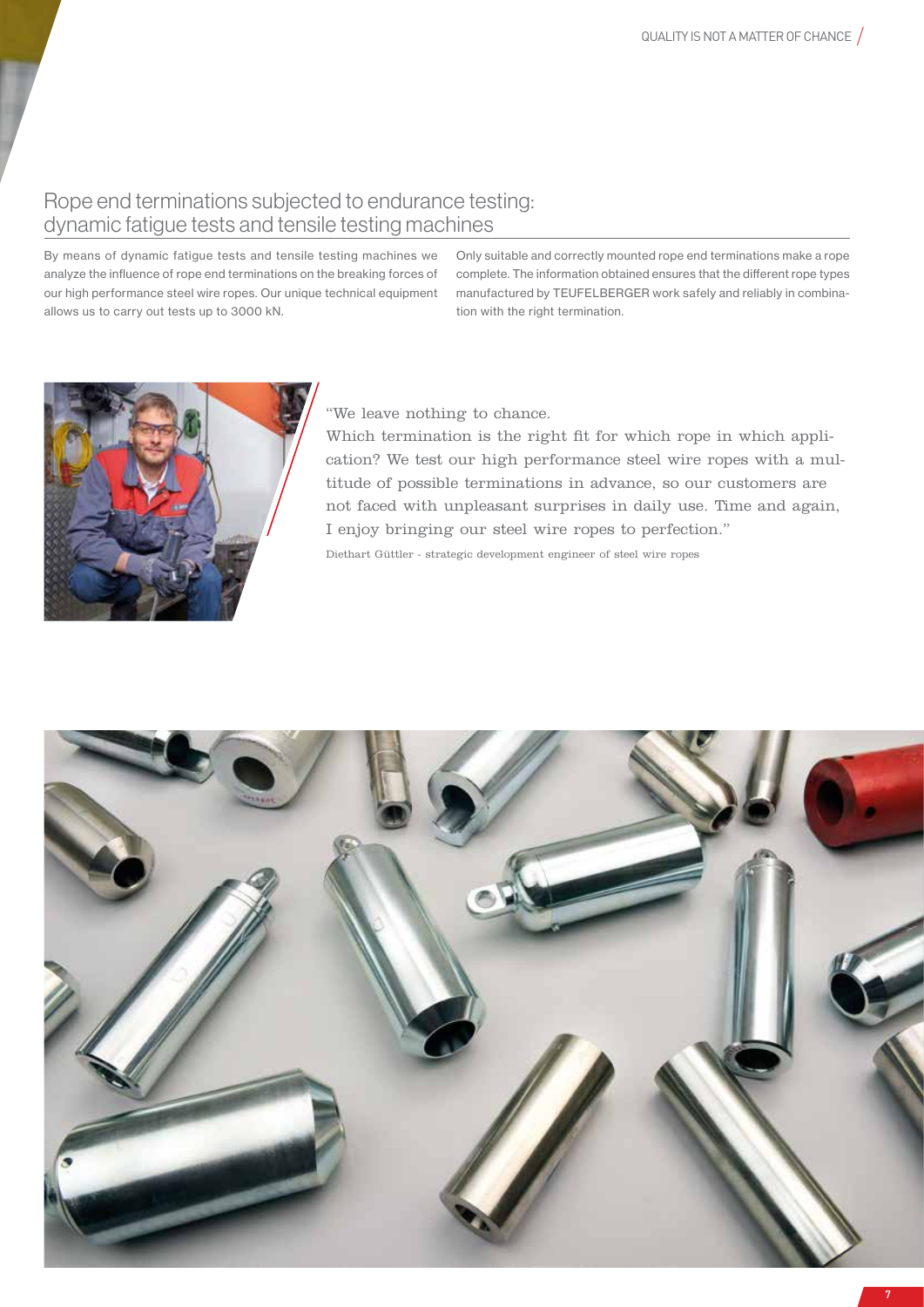# WE DON'T TALK ABOUT QUALITY – WE DELIVER IT!

TEUFELBERGER has an extraordinary number of measuring and test facilities on hand. A rope is subjected to quality control from development, incoming inspection and production through to product testing and the analysis on site at the customer's premises.



"Quality is not a matter of chance but the result of well-engineered operational procedures, precise analyses and comprehensive tests. Day after day I thoroughly enjoy the task of ensuring that the creation of a rope and all the steps required before it's actually used follow and meet the highest standards."

Johann Schwabeneder - QM coordinator for steel wire ropes

### The base product must be right: meticulous testing of the individual wire

Only premium wire can be the basis of a perfect high performance steel wire rope. Therefore, we hand-pick our wire suppliers and test and evaluate each individual wire very strictly.

### To make everything run smoothly: unique lubricant tests

The functional greasing of high performance steel wire ropes is a constant balancing act. The grease has to adhere under the most extreme temperature conditions and at various time speeds of rope operation, while never losing its lubricating properties. In a special test, TEUFELBERGER tests the adhesion of lubricants to ensure that it uses the best possible types of grease in the right quantities.

### Putting products to the acid test: high-tech labs

Superficial testing does not satisfy TEUFELBERGER. We also apply micro hardness tests and various microscopic examinations, e.g. by means of incident light microscope or stereo microscope, to expand into the interior of our high performance steel wire ropes. Nothing remains hidden to us.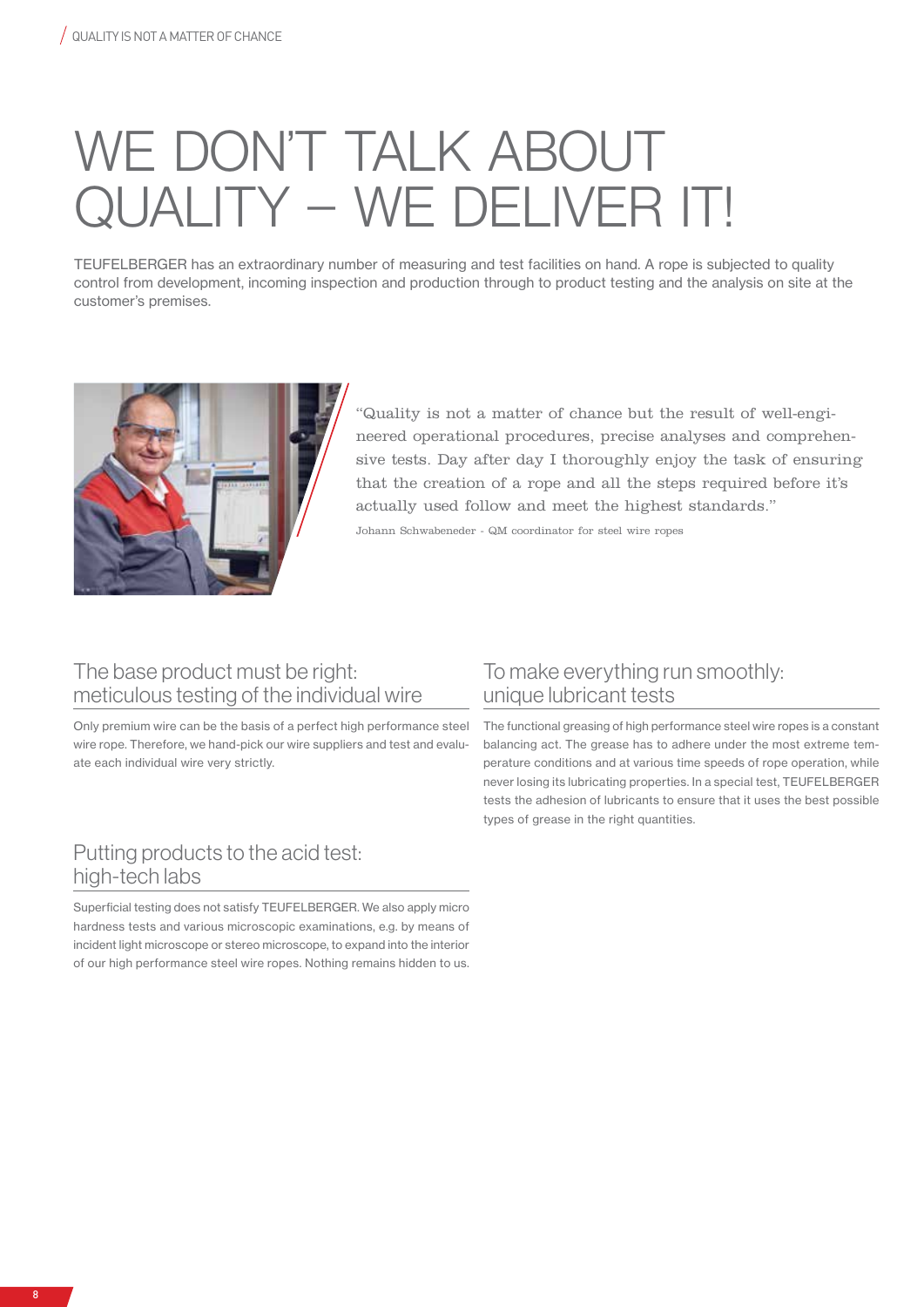## 19,439 hours of development

 $\mathcal{P}(\mathcal{S})$ 

 $\ddot{\theta}$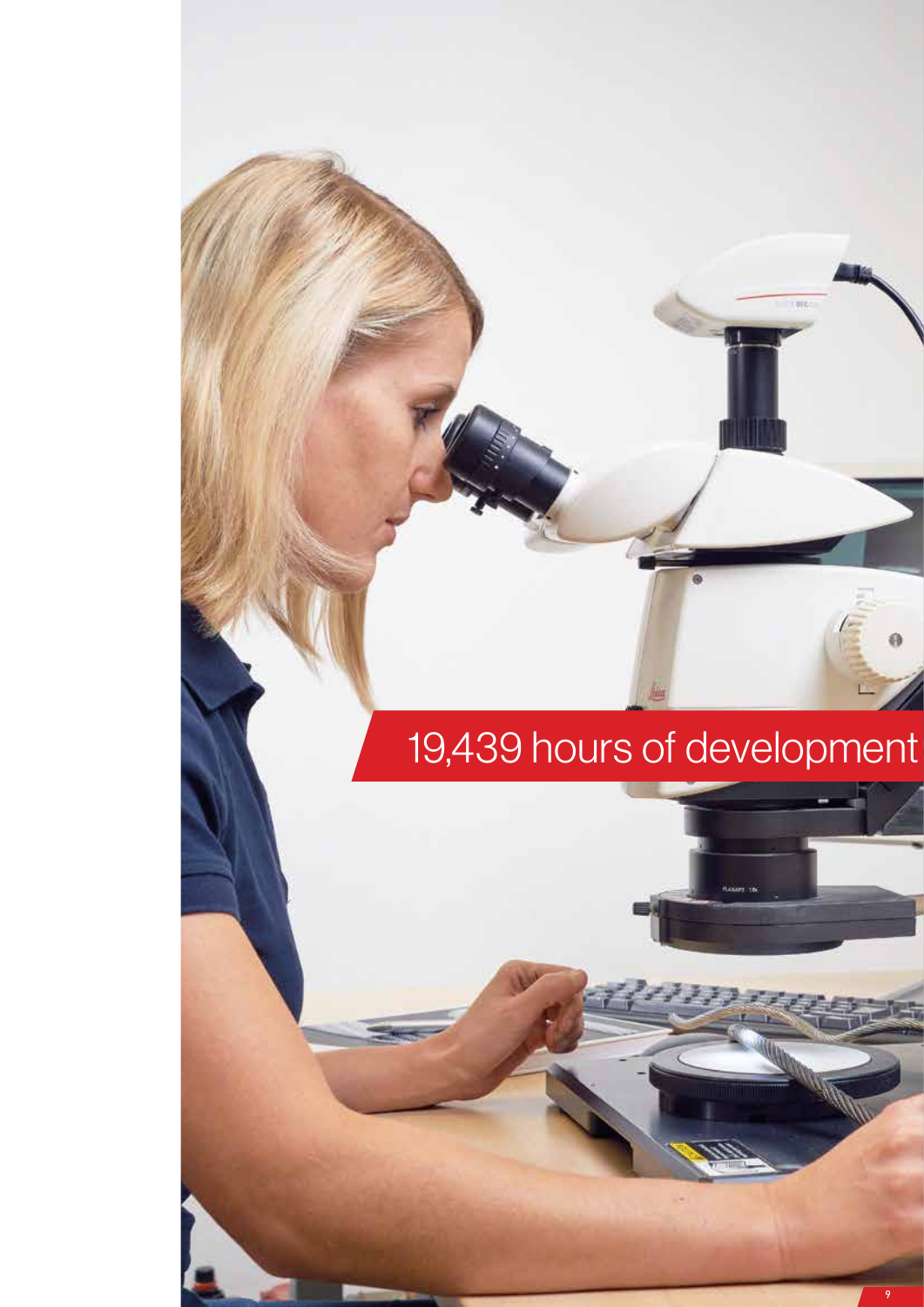# WITH END-USER KNOW-HOW TO SERIES PRODUCTION

A development environment is one thing, the actual use of high performance steel wire ropes on site is another. We at TEUFELBERGER have unique technical equipment available to test our ropes in advance under realistic conditions.



"To see our high performance steel wire ropes playing to their strengths on a crane is the greatest pleasure for me. Already on installing the rope we set the course for long-term performance. If there is any unexpected trouble, I'll be there round the clock to provide help quickly, unbureaucratically and competently." Mario Hartl - head of applications engineering for steel wire ropes

### Transferring requirements from the crane directly into the rope

The unique crane rope test rigs have been developed together with leading crane manufacturers and fully reflect the real conditions of use for our high performance steel wire ropes.

On our crane wire test rigs we test and/or simulate

- $\vee$  wear in multi-layer spooling
- $\vee$  fleet angles
- $\vee$  rope sheaves of plastic or steel
- $\checkmark$  spooling behavior with different d/D ratios
- $\vee$  temperature changes
- $\overline{\mathsf{v}}$  different groove geometries

TEUFELBERGER's application engineers are always present during field tests. The findings obtained in these tests are directly incorporated into the development work. In this process, the permanent know-how exchange between crane manufacturers and TEUFELBERGER plays an important role - especially in the phase before series production. The know-how of the application thus gained by us at TEUFELBERGER is unrivaled in the industry. Our extraordinary test and simulation facilities enable us to correct 75% of the errors even before the field tests are carried out.

### Our crane rope test rigs create realistic conditions.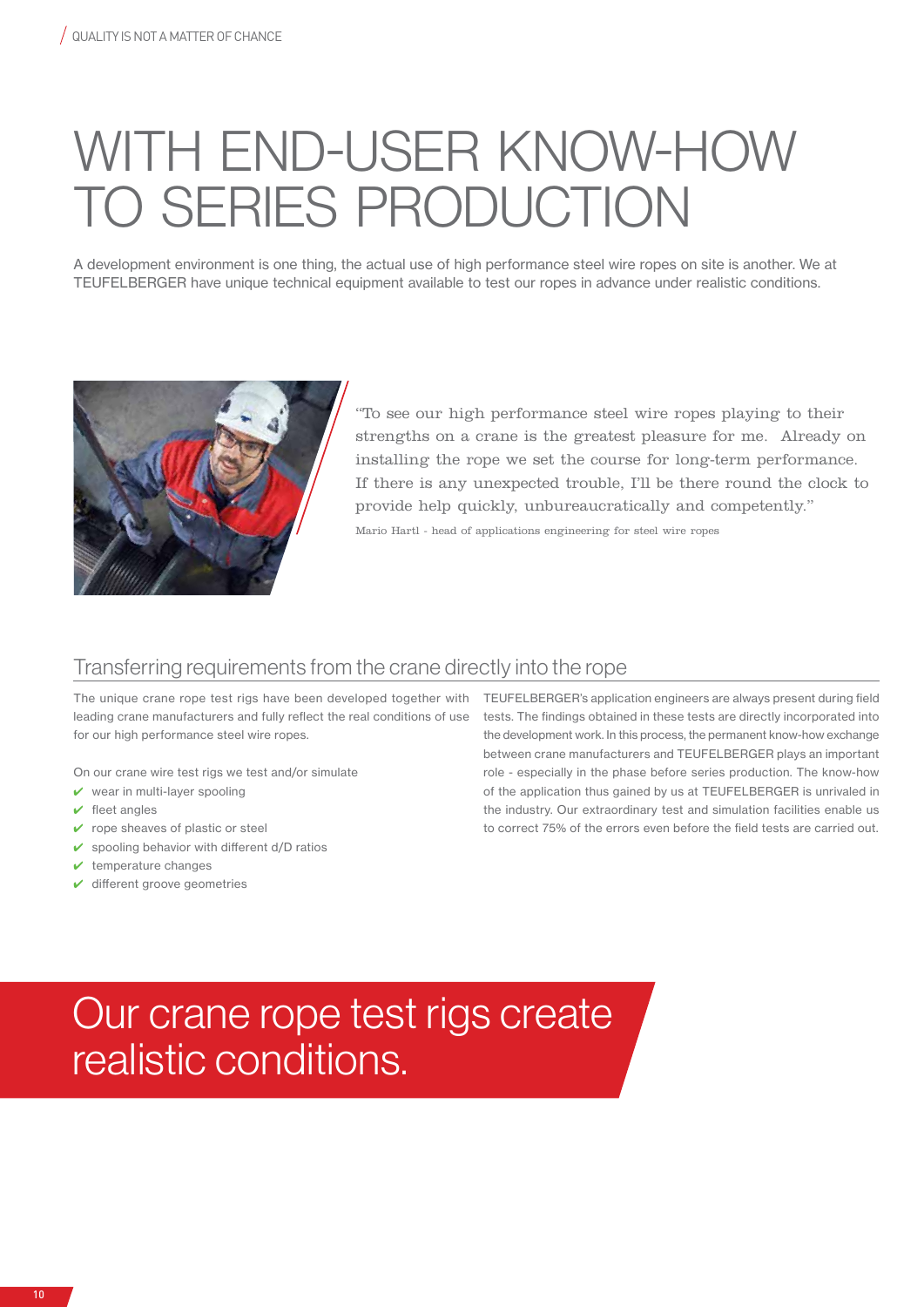

,,The newest rope solution from TEUFELBERGER is a direct result of studying the cranes and corresponding applications themselves. Naturally, comparative testing and understanding of the other ropes in the market is required to develop a new product which is both unique and several years ahead of any other current designs. As a user I can say that the latest released boom hoist rope EVOLUTION P9 keeps its promises - safe use, reliable external discard criteria, longest service life."

Bill Adams - Premier Wire Rope USA